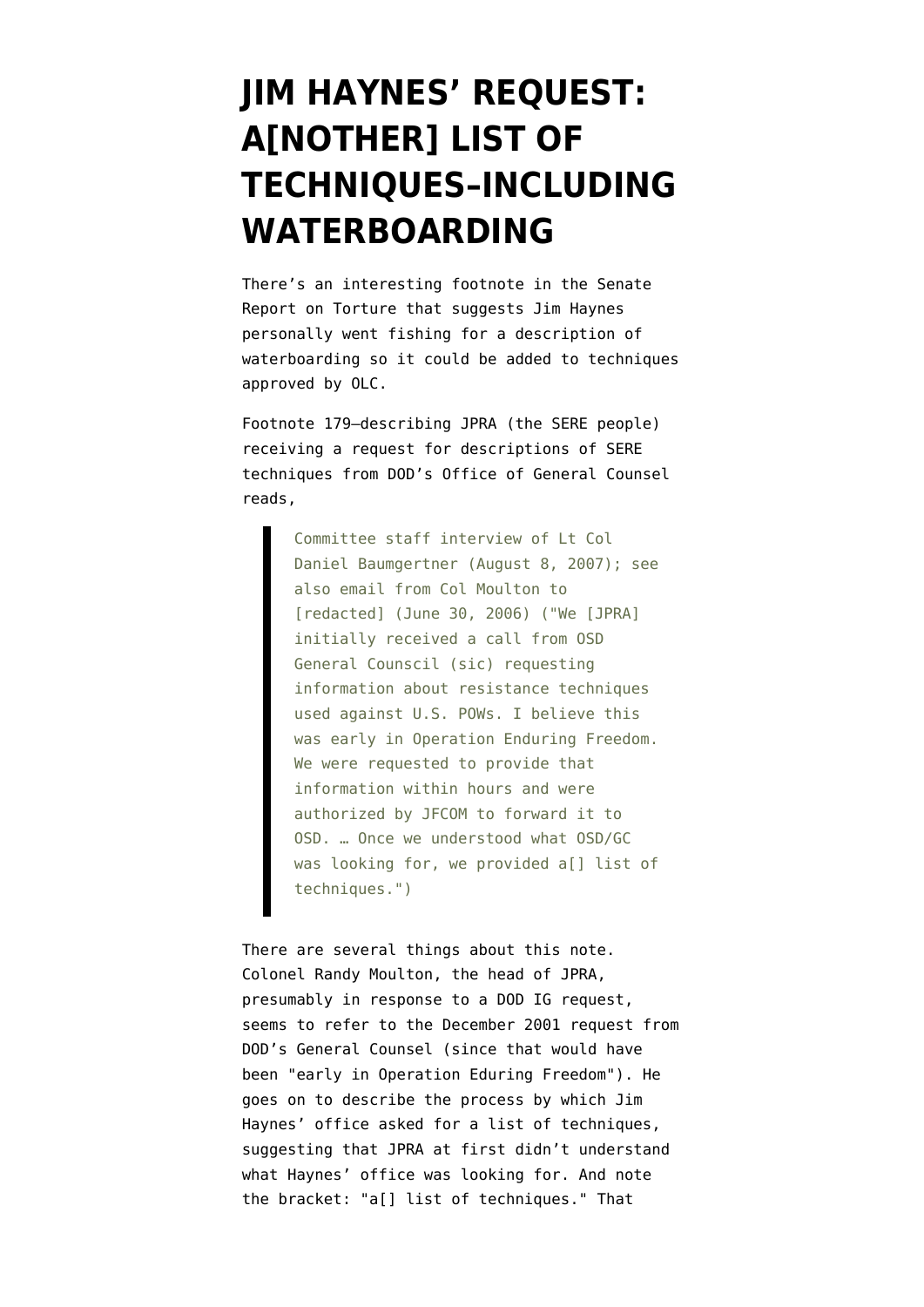suggests a word beginning with "a" was shortened–the most likely possibility being "another." That suggests that JPRA may have submitted a list of techniques, subsequently learned that Haynes' office was looking for something else, and then submitted a second set of techniques.

That's interesting because there's a difference of recollection between Richard Shiffrin, then DOD Deputy General Counsel in charge of Intelligence, and Daniel Baumgartner, Chief of Staff for JPRA, that pertains to these requests.

First, the timeline the SASC Report describes surrounding the list of techniques is:

> July 25, 2002: Shiffrin requests information for a "list of exploitation and interrogation techniques" from Baumgartner.

> July 25, 2002: Baumgartner writes a memo in response to Shiffrin including lesson plans and describing JPRA's expertise on exploitation.

> July 25, 2002: "Prior to the memo being delivered" to the General Counsel's office, Shiffrin calls Baumgartner again to ask for additional information, including a list of techniques used by JPRA at SERE school.

> July 25, 2002: The memo is "delivered to Deputy General Counsel Richard Shiffrin by a JPRA employee."

> > DoD General Counsel Jim Haynes did not recall whether or not he saw the memo at the time, but said that "in all likelihood," he would have received the memo, and that the timing of the memo coincided with his recollection of his meeting with JPRA personnel.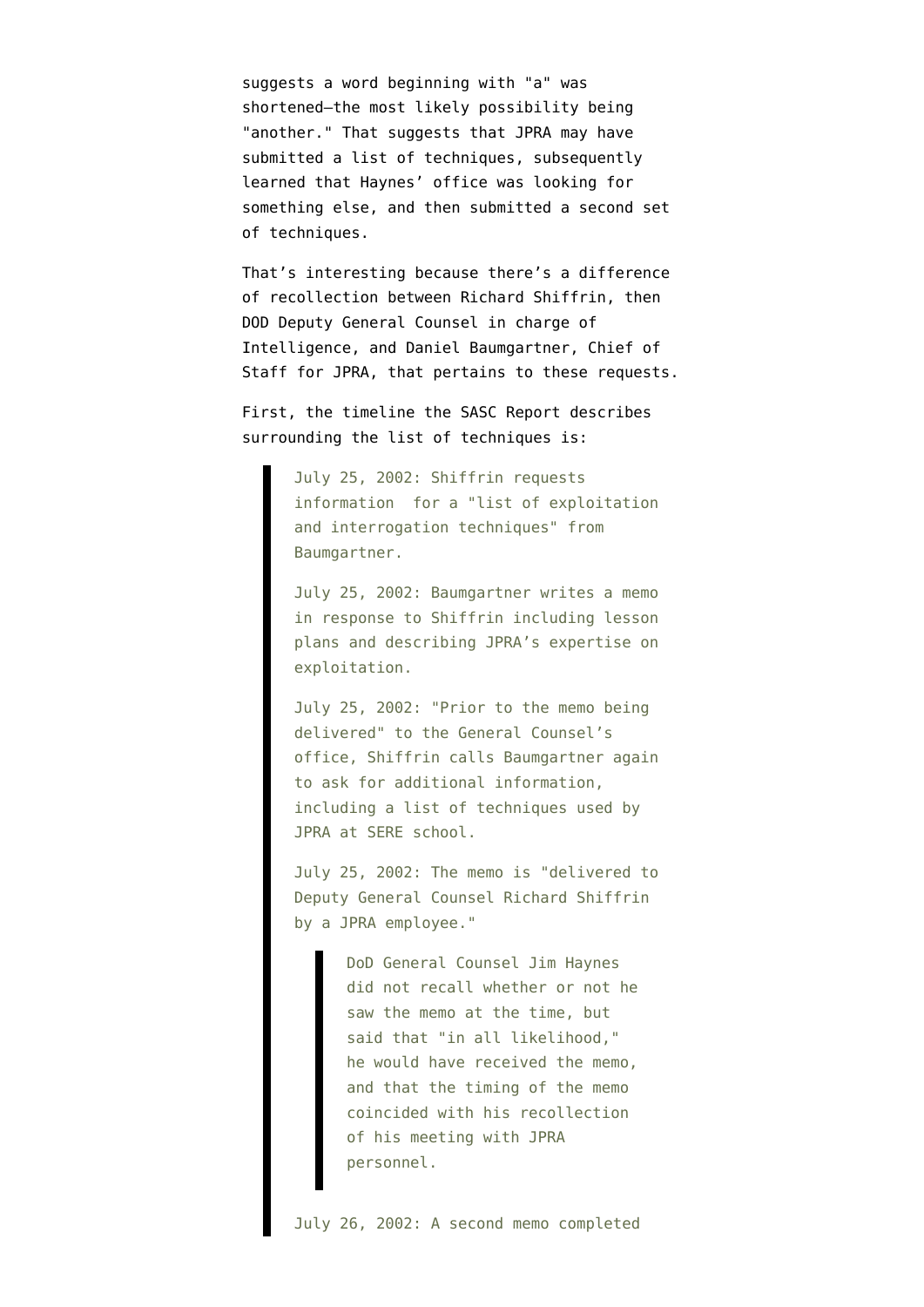and delivered to Haynes' office. This memo–with attachments including a list of techniques, a memo on psychological effects of SERE techniques, and the [CYA](http://www.washingtonpost.com/wp-srv/nation/pdf/JPRA-Memo_042409.pdf) [memo](http://www.washingtonpost.com/wp-srv/nation/pdf/JPRA-Memo_042409.pdf) noting that torture is unreliable–would be sent to DOJ and CIA, and would eventually serve as the basis for the August 1, 2002 OLC memo authorizing torture.

Now onto the difference of recollection between Shiffrin and Baumgartner expressed at the [SASC](http://www.fas.org/irp/congress/2008_hr/treatment.pdf) [hearing on this last summer](http://www.fas.org/irp/congress/2008_hr/treatment.pdf). Baumgartner claims that Shiffrin called, the July 25 memo including psychological interrogation plans was delivered, Shiffrin called back, then "a few days later" Shiffrin called back and asked for a list of physical pressures.

> With respect to Mr. Shiffrin's July 2002 request, he contacted the JPRA and asked for information on interrogation resistance techniques used against U.S. prisoners of war. I asked my Commander, Colonel Moulton, for approval to support the request, which he granted. I then passed the request for support to our higher headquarters through USJFCOM J3 for approval. After USJFCOM approved supporting the request, I asked our resident JPRA experts for assistance in obtaining the information Mr. Shiffrin requested. My response memorandum to Mr. Shiffrin included a couple of papers on exploitation, and interrogation and lesson plans used to train our U.S. personnel (i.e., potential isolated personnel) in the psychological aspects of detention, exploitation-threats and pressures, methods of interrogation, and resistance to interrogations. After having the package delivered I believe there were some phone calls between Mr. Shiffrin and me to clarify parts of the package (I don't recall what the specific questions were, but essentially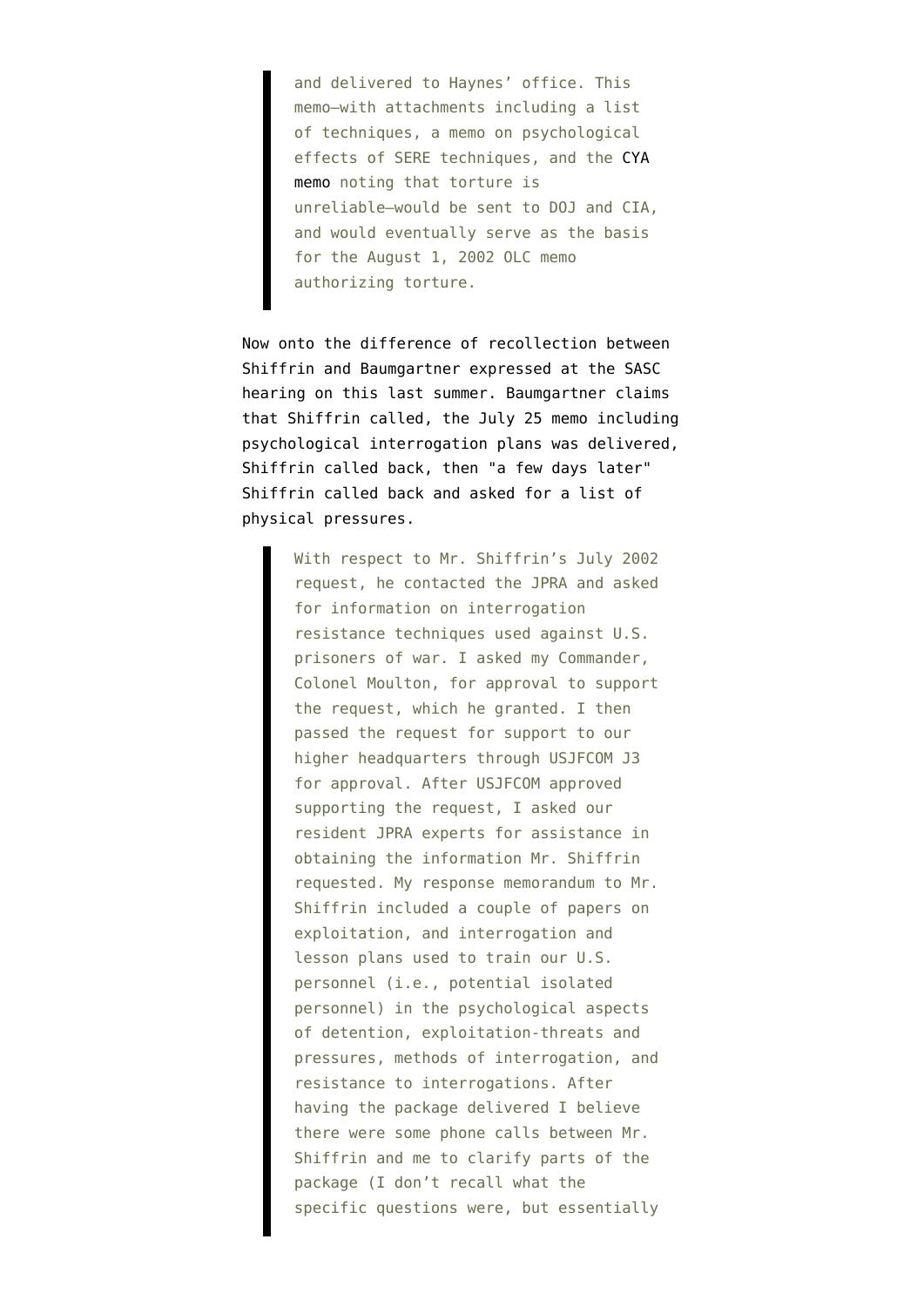they involved follow-up questions about the material I sent).

A few days later I received another phone call from Mr. Shiffrin requesting information on the use of physical pressures, which, after notifying Colonel Moulton, I provided. The information on the use of physical pressures in our personal recovery training consisted of a memorandum with information compiled from JPRA experts and one paper from an Air Force Survival, Evasion, Resistance, and Escape school psychologist, Captain (Dr.) Jerry Ogrisseg, on the effects of resistance training. I followed- up with one or two phone calls to make sure I had provided the information Mr. Shiffrin requested. I do not recall any further communications with Mr. Shiffrin or other DOD, OGC personnel about these issues after the July 2002 requests for information. [my emphasis]

Note some clear inaccuracies: the dates and the order of the phone calls (which Baumgartner should have known–the dates on the memos make it clear this all happened on July 25 and July 26).

But the really key difference is that Shiffrin says the request for more information came not in phone calls from him, but in a meeting between Jim Haynes and JPRA (Shiffrin suggests Baumgartner was at the meeting). And the language of the memo supports Shiffrin's version.

> Mr. SHIFFRIN. The memo refers to a follow-on question resulting from a meeting with JPRA and the General Counsel, OSD General Counsel. That would be Mr. Haynes. I've never met, in person, Colonel Baumgartner before. I did not attend the meeting with Colonel Baumgartner. So, to the extent these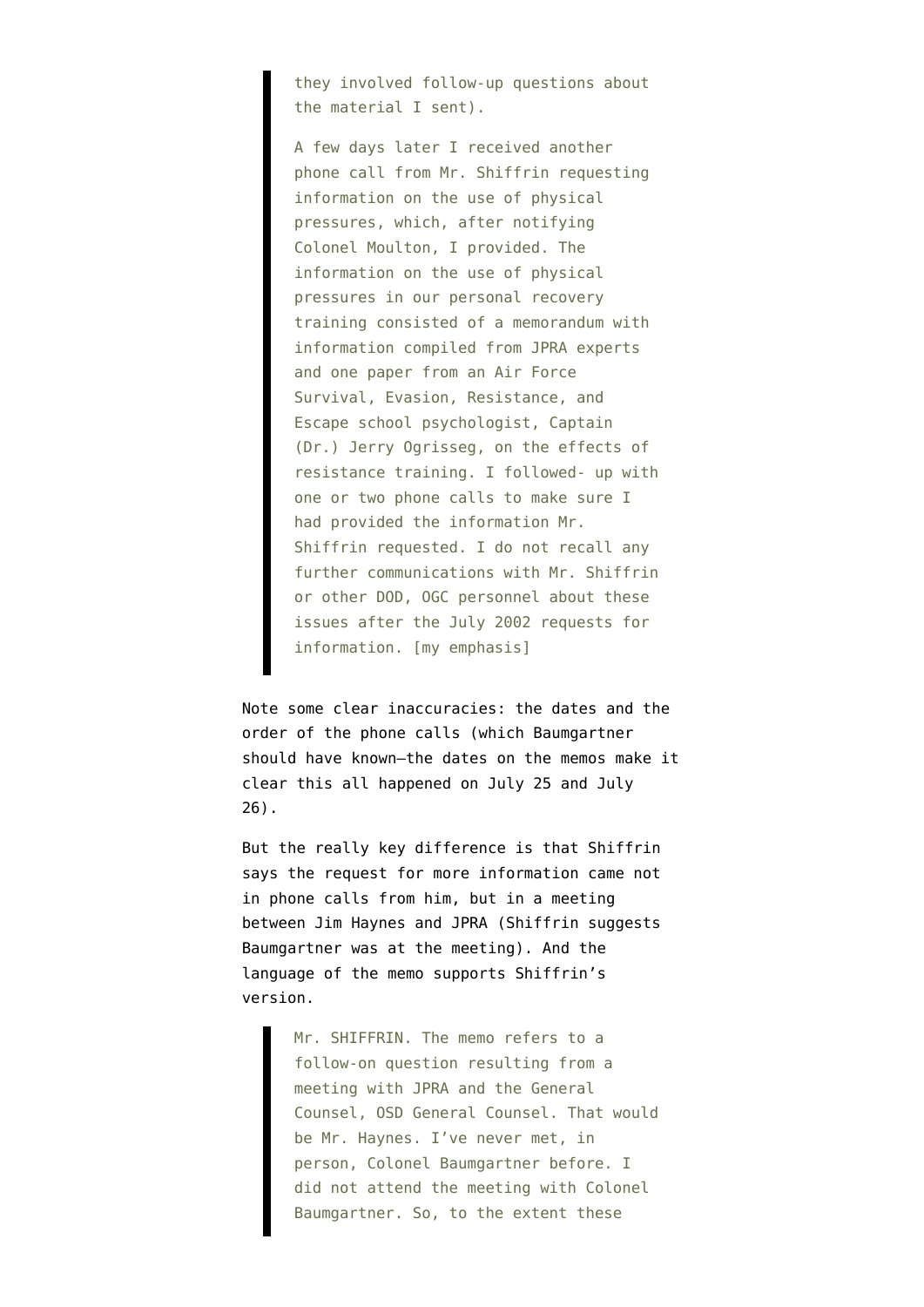memos are responsive to requests at a meeting, I didn't attend that meeting.

Chairman LEVIN. All right. I think Colonel Baumgartner was referring to a phone conversation.

Mr. SHIFFRIN. He did. But the memo itself says, ''This is follow on questions from a meeting.''

Chairman LEVIN. I think, though, his testimony relates to a phone conversation.

Mr. SHIFFRIN. I understand. [my emphasis]

Now we know the meeting existed (Haynes admitted to it in a staff interview last year). So all the evidence suggests that Shiffrin is right in this disagreement–the request for a list of physical techniques came in a meeting with Jim Haynes directly (I'm guessing Baumgartner was protecting Haynes with his testimony).

Now look at the wider context of this. We know from the [Bybee Memo](http://stream.luxmedia501.com/?file=clients/aclu/olc_08012002_bybee.pdf&method=dl) that OLC gave CIA oral advice on the use of torture twice before it came out with the memo. The [SSCI Narrative](http://intelligence.senate.gov/pdfs/olcopinion.pdf) makes it clear that the first oral advice approved a range of techniques, while the second on approved waterboarding specifically.

> On July 24, 2002, according to CIA records, OLC orally advised the CIA that the Attorney General had concluded that certain proposed interrogation techniques were lawful and, on July 26, that the use of waterboarding was lawful. OLC issued two written opinions and a letter memorializing those conclusions on August 1, 2002.

In other words, OLC had already approved "certain proposed interrogation techniques" before Shriffrin's first phone call to Baumgartner. The day after that approval, Jim